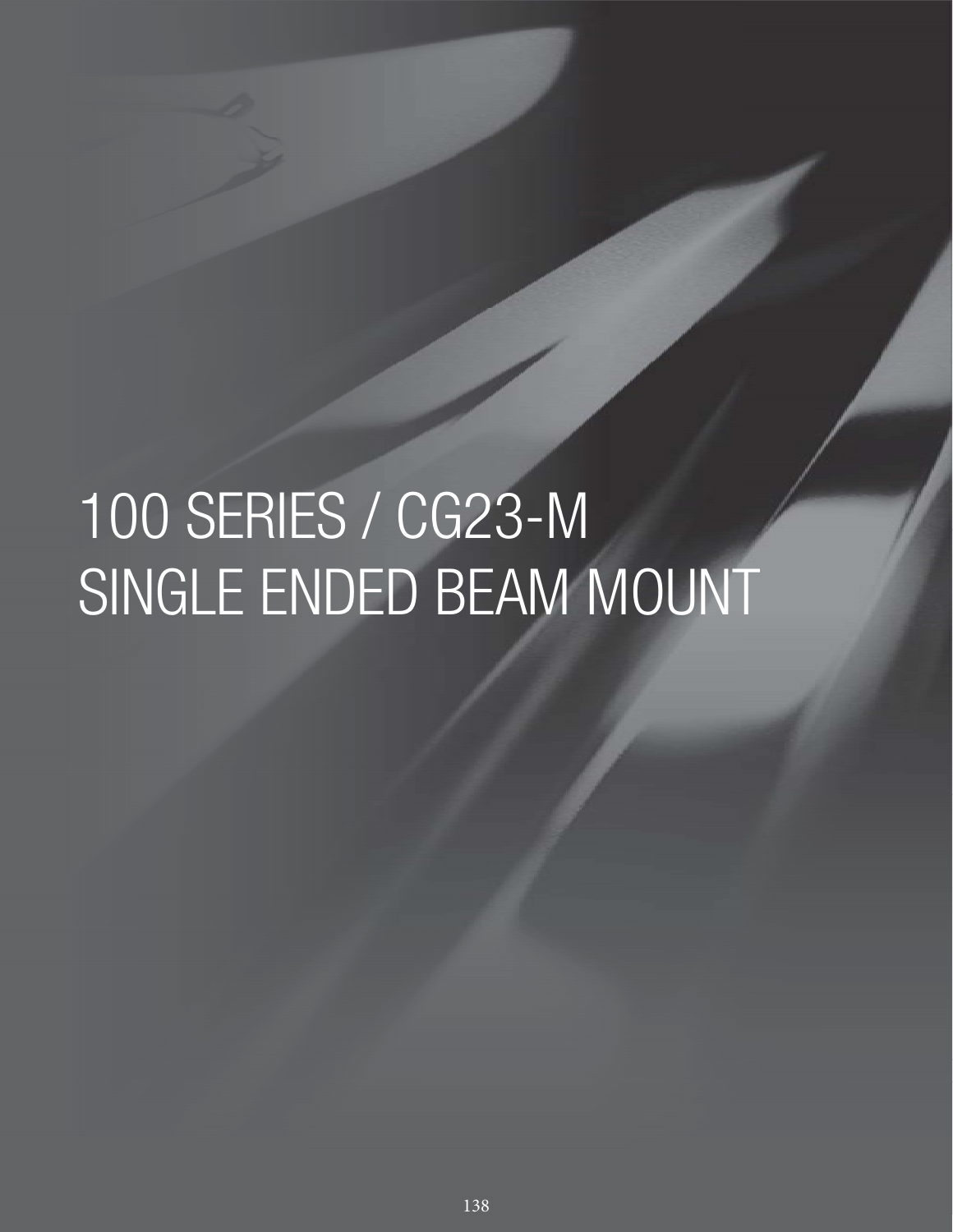

## 100 SERIES – SINGLE ENDED BEAM MOUNT



#### **OVERVIEW**

The CG-23M is designed for use in light to medium capacity tanks, hoppers, and conveyors. The unique spherical washer design combines multidirectional movement with self checking capabilities.

Sold in Alloy Steel with Mild Steel Mount, Stainless Steel with Stainless Steel Mount, or Stainless Steel Welded Load Cell with Stainless Steel Mount.



#### NTEP CERTIFIED

Certificate of Conformance #08-074A1

## **CAPACITIES**

250lb, 500lb, 1k, 1.5K, 2K, 2.5K, 4K, 5KSE, 5k, 10K

## $1 (800) 230-0120$  Contact@inscaleusa.com CAGE Code 07GT5

contact@inscaleusa.com www.inscaleusa.com

Nationwide Dealer Network

139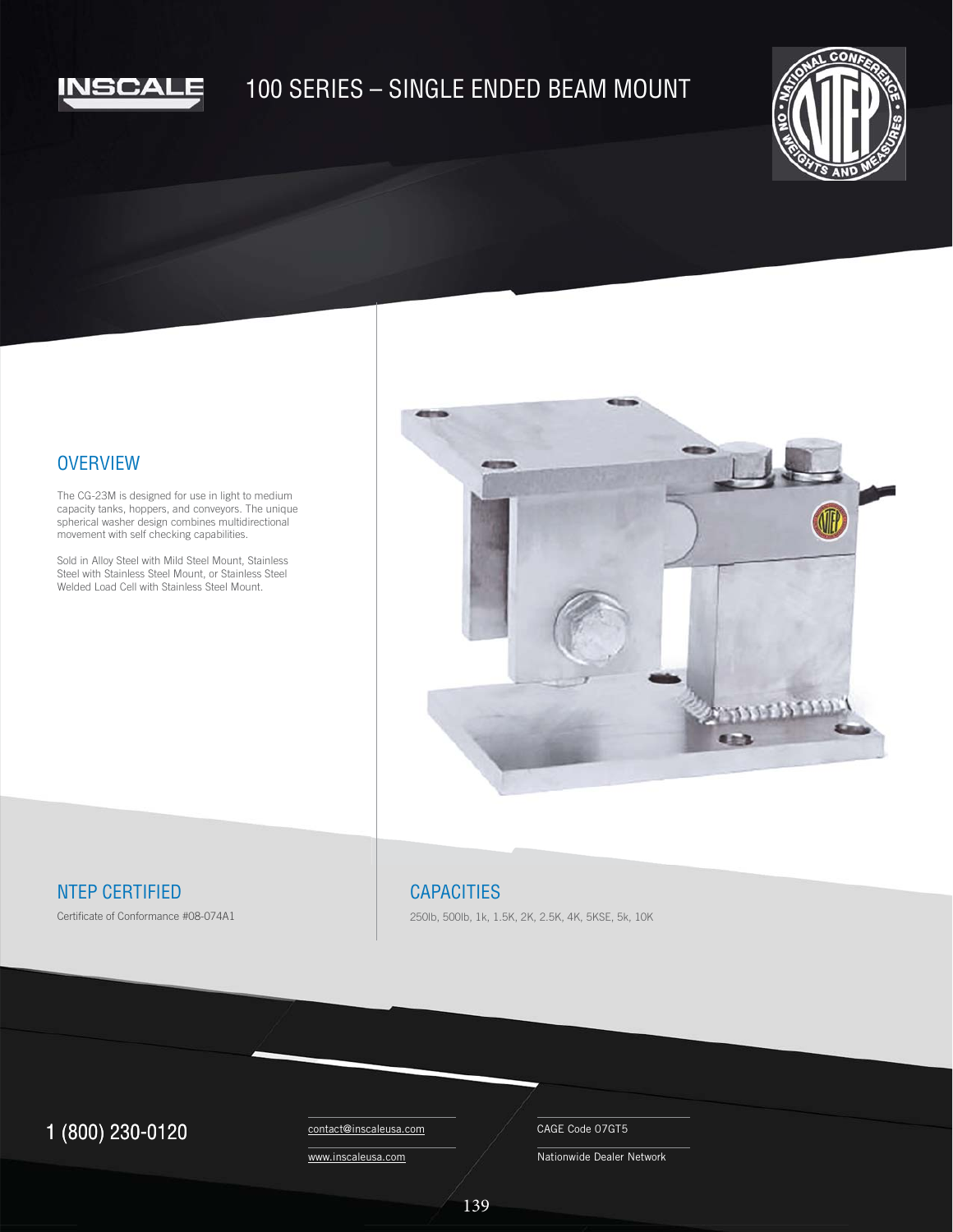## 100 SERIES – SINGLE ENDED BEAM MOUNT

The CG-23M is designed for use in light to medium capacity tanks, hoppers, and conveyors. The unique spherical washer design combines multidirectional movement with self checking capabilities. Sold in Alloy Steel with Mild Steel Mount, Stainless Steel with Stainless Steel Mount, or Stainless Steel Welded Load Cell with Stainless Steel Mount.

## PERFORMANCE SPECIFICATIONS

Safe Overload: 150% FS Full Scale Output: 3.00 mV/V Excitation Voltage: 10-15V AC/DC Load Cell Resistance: 350 ohms Load Cell Cable: 4 Conductor, 20ft Operating Temperature Range: -20º C to +60º C

Materials:

Load Cell: Alloy Steel (Nickel Plated) or Stainless Steel Assembly Cell: Alloy Steel (Nickel Plated) or Stainless Steel

Tolerances unless otherwise specified: .XX: ±0.01 .XXX: ±0.005 Fractions: ±1/16" Angles:  $\pm 1/2$ "

#### DIMENSIONS

|  | 25lb - 5KSE | 7.00" | 5.00" | 5.00" | 2.00" | 4.00" | 0.50" | 0.62" |
|--|-------------|-------|-------|-------|-------|-------|-------|-------|
|  | 5K - 10K    | 8.00" | 6.50" | 5.00" | 3.00" | 4.00" | 0.50" | 0.62" |